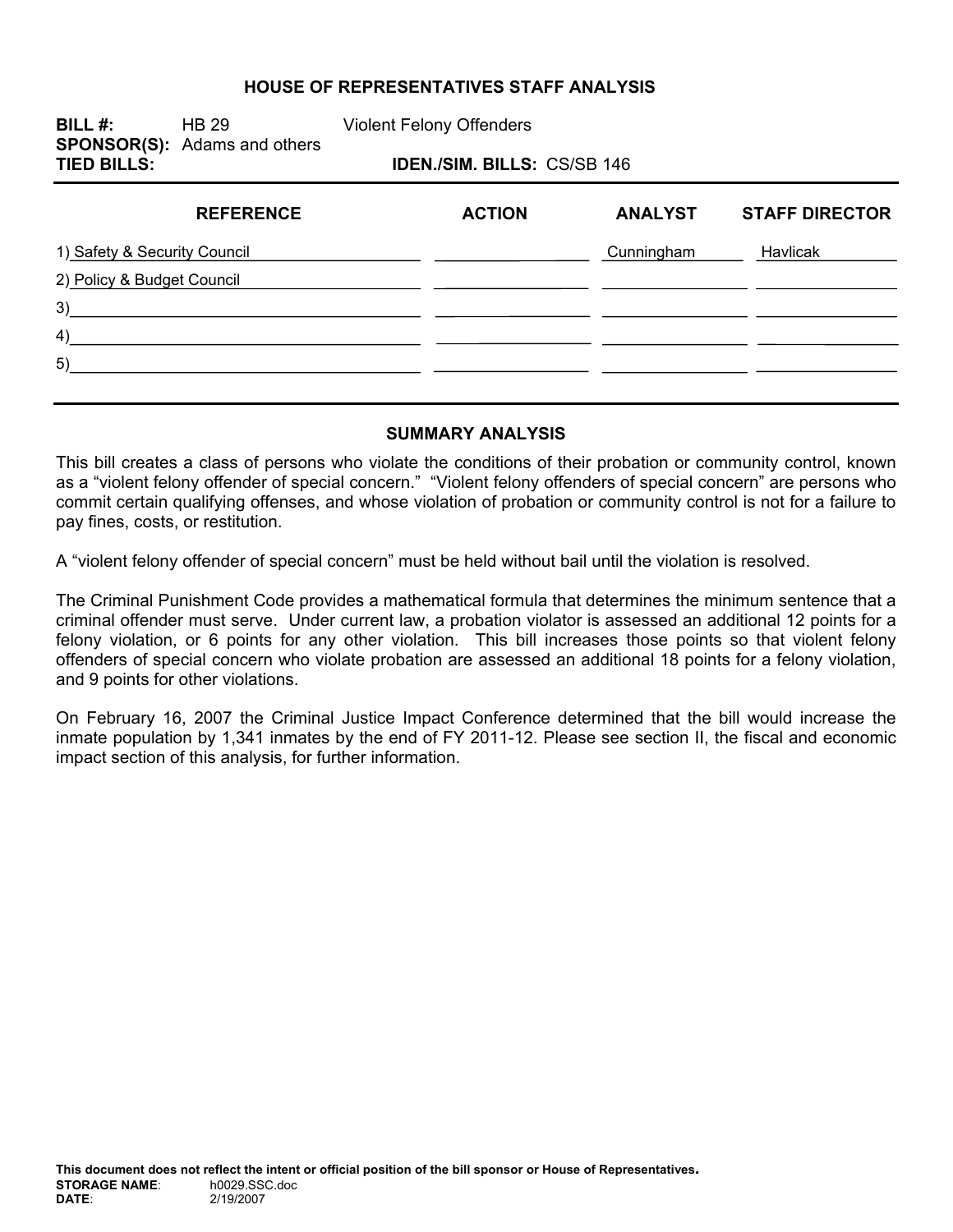## **FULL ANALYSIS**

# **I. SUBSTANTIVE ANALYSIS**

#### A. HOUSE PRINCIPLES ANALYSIS:

Personal responsibility -- This bill encourages responsible behavior by persons subject to probation or community control by increasing the penalties for violation of probation or community control.

#### B. EFFECT OF PROPOSED CHANGES:

Probation is a form of community supervision requiring specified contacts with parole and probation officers, compliance with standard statutory terms and conditions, and compliance with any specific terms and conditions required by the sentencing court.<sup>1</sup> Community control is a form of intensive, supervised custody in the community, including surveillance on weekends and holidays, administered by officers with restricted caseloads. Community control is an individualized program in which the freedom of an offender is restricted within the community, home, or noninstitutional residential placement and specific sanctions are imposed and enforced.<sup>2</sup>

Offenders on probation and community control must comply with the statutory terms and conditions set forth in s. 948.03, F.S. $3$  These terms and conditions require probationers and community controllees to:

- Report to the probation and parole supervisors as directed.
- Permit such supervisors to visit him or her at his or her home or elsewhere.
- Work faithfully at suitable employment insofar as may be possible.
- Remain within a specified place.
- Make reparation or restitution.
- Make payment of the debt due and owing to a county or municipal detention facility for medical care, treatment, hospitalization, or transportation received by the felony probationer while in that detention facility.
- Support his or her legal dependents to the best of his or her ability.
- Pay any monies owed to the crime victims compensation trust fund.
- Pay the application fee and costs of the public defender.
- Not associate with persons engaged in criminal activities.
- Submit to random testing as directed by the correctional probation officer or the professional staff of the treatment center where he or she is receiving treatment to determine the presence or use of alcohol or controlled substances.
- Not possess, carry, or own any firearm unless authorized by the court and consented to by the probation officer.
- Not use intoxicants to excess or possess any drugs or narcotics unless prescribed by a physician.
- Not knowingly visit places where intoxicants, drugs, or other dangerous substances are unlawfully sold, dispensed, or used.
- Submit to the drawing of blood or other biological specimens, and reimburse the appropriate agency for the costs of drawing and transmitting the blood or other biological specimens to the Department of Law Enforcement.

In addition to complying with the above terms and conditions, offenders on community control are subject to intensive supervision and surveillance, which may include but is not limited to:

 $\overline{a}$ 

<sup>3</sup> *See* ss. 948.03 and 948.101, F.S.

**STORAGE NAME:** h0029.SSC.doc **PAGE:** 2<br> **DATE:** 2/19/2007 **PAGE:** 2 **DATE**: 2/19/2007

<sup>1</sup> Section 948.001(5), F.S.

 $2$  Section 948.001(2), F.S.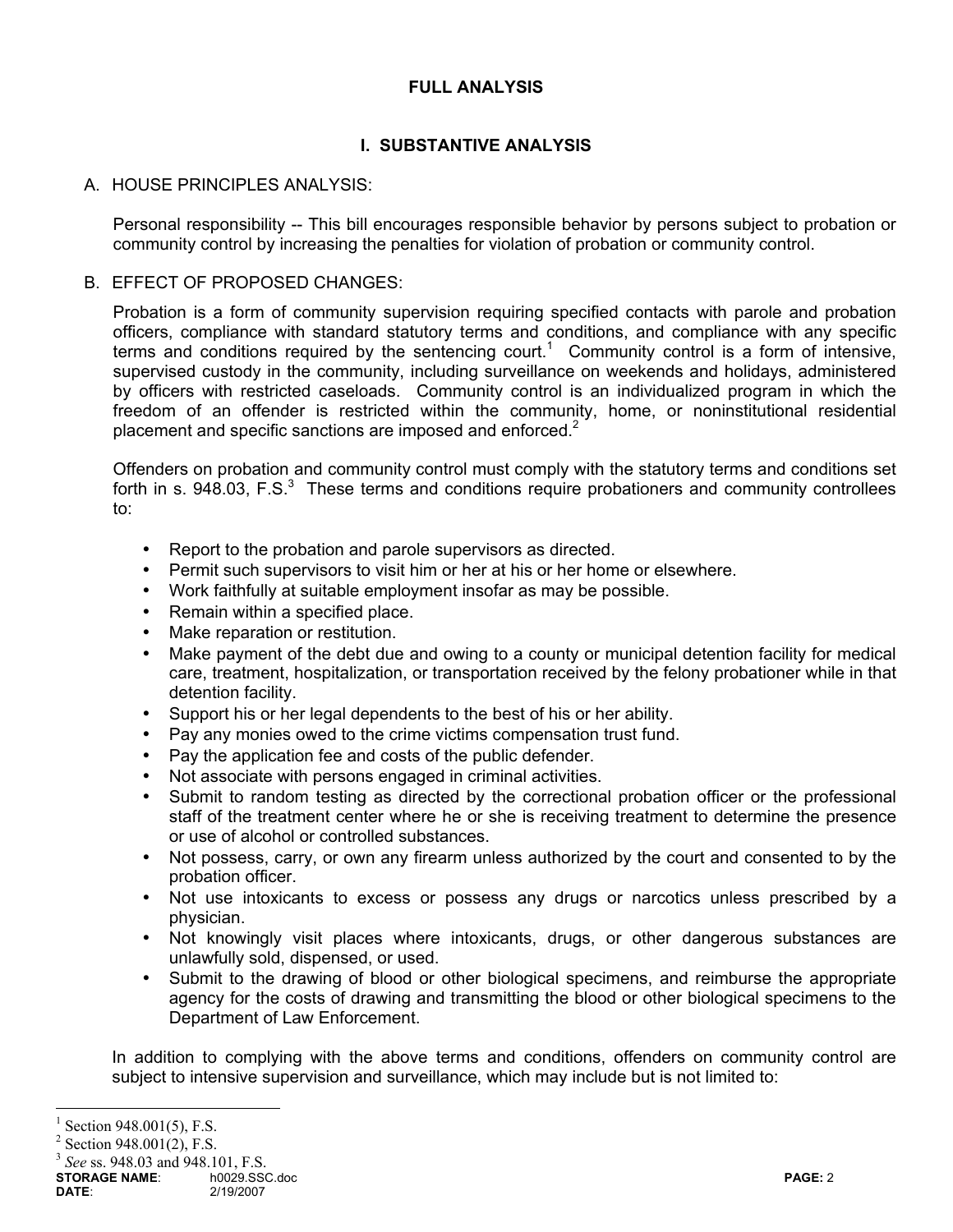- Specified contact with the parole and probation officer.
- Confinement to an agreed-upon residence during hours away from employment and public service activities.
- Mandatory public service.
- Supervision by the Department of Corrections by means of an electronic monitoring device or system.

Section 948.06, F.S., provides procedures regarding violation of the terms and conditions required of a person on probation or community control. Upon violation, the offender is arrested and brought before the sentencing court. At the first hearing on the violation, the offender is advised of the charge. If the

offender admits the charge, the court may immediately revoke, modify, or continue the probation or community control or place the probationer into a community control program.

If the offender denies having violated the terms of the probation or community control, the court may commit him or her to jail or release him or her with or without bail to await further hearing, or it may dismiss the charge of probation or community control violation. Unless dismissed, the court must conduct a hearing and determine whether the offender has violated. If the court finds that the offender has violated, the court may immediately revoke, modify, or continue the probation or community control or place the probationer into a community control program.

If probation or community control is revoked, the court must adjudicate the probationer or offender guilty of the offense charged and proven or admitted, unless he or she has previously been adjudicated guilty. The court may then impose any sentence that it might have originally imposed for the offense for which the offender was placed on probation or into community control.

The Criminal Punishment Code, ss. 921.002 through 921.0027, F.S., is applicable to all offenses committed on or after October 1, 1998. The code provides a mathematical formula that determines the minimum sentence that a court may impose upon an offender. The minimum sentence is calculated based upon the total number of points assessed against the offender. If the total points exceed 44, the court must subtract 28 points and multiply by 75%. The resulting number is the minimum number of months in state prison that the offender must serve. However, the court may find that one of the mitigating circumstances specified in s. 921.0026, F.S., warrants a downward departure. Where a downward departure is granted, the court may sentence the offender to less than the minimum sentence.

If an offender is resentenced after being found guilty of violating the terms of his or her probation or community control, the total points are re-calculated, adding 12 points for a violation resulting from committing a new felony offense, or 6 points for any violation other than a new felony offense. The effect of the additional points may compel the sentencing court to impose a new state prison sentence, unless the court finds grounds for a downward departure.

## **Effect of Bill**

This bill creates the "Anti-Murder Act".

This bill creates s. 903.0351, F.S., which provides that a violent felony offender of special concern arrested for violation of probation or community control may not be granted bail prior to the resolution of the probation or community control violation hearing unless the violation is based solely on a failure to pay costs, fines, or restitution payments. A corresponding change is made to s. 948.06(4), F.S., regarding violent felony offenders of special concern who are captured in a county other than the sentencing county, denying bail to such offenders unless the violation is for a failure to pay costs, fines, or restitution payments.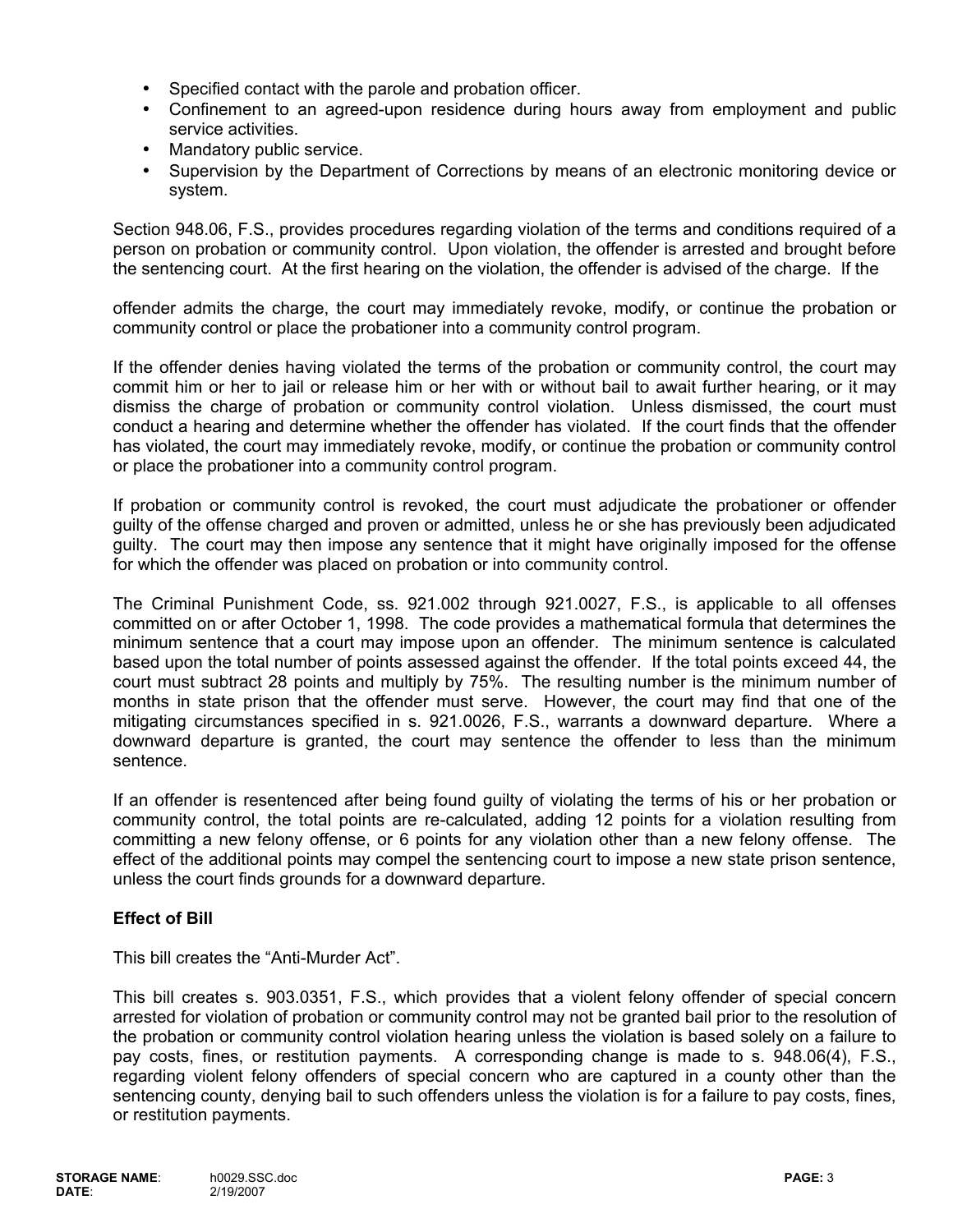This bill amends s. 948.06, F.S., regarding violation of probation, creating a new subsection (8) regarding violent felony offenders of special concern. The bill defines "violent felony offenders of special concern" as a person who is:

- On probation or community control related to the commission of a qualifying offense committed on or after July 1, 2007,
- On probation or community control for any offense committed on or after July 1, 2007, and has previously been convicted of or had adjudication withheld for a qualifying offense,
- On probation or community control for any offense committed on or after July 1, 2007, and is found to have violated that probation or community control by committing a qualifying offense.
- On probation or community control and has previously been found by a court to be a habitual violent felony offender pursuant to s. 775.084(1)(b) and has committed a qualifying offense on or after July 1, 2007.
- On probation or community control and has previously been found by a court to be a three-time violent felony offender pursuant to s. 775.084(1)(c) and has committed a qualifying offense on or after July 1, 2007.
- On probation or community control and has previously been found by a court to be a sexual predator pursuant to s. 775.21 and has committed a qualifying offense on or after July 1, 2007.

This bill defines a "qualifying offense" as:

- Kidnapping or attempted kidnapping under s. 787.01, false imprisonment of a child under the age of 13 under s. 787.02(3), F.S., or luring or enticing a child under s. 787.025, F.S..
- Murder or attempted murder under s. 782.04, F.S., attempted felony murder under s. 782.051, F.S., or manslaughter under s. 782.07, F.S.
- Aggravated battery or attempted aggravated battery under s. 784.045, F.S.
- Sexual battery or attempted sexual battery under s. 794.011(2), (3), or (4), F.S.
- Lewd or lascivious battery or attempted lewd or lascivious batter under s. 800.04(4), F.S., or lewd or lascivious molestation under s. 800.04(5)(b).
- Robbery or attempted robbery under s. 812.13, F.S., carjacking under s. 812.133, F.S., or home invasion robbery under s. 812.135, F.S.
- Lewd or lascivious offense upon or in the presence of an elderly or disabled person or attempted lewd or lascivious offense upon or in the presence of an elderly or disabled person under s. 825.1025, F.S.
- Sexual performance of a child or attempted sexual performance of a child under s. 827.071, F.S.
- Computer pornography under s. 847.0135(2) or (3), F.S., transmission of child pornography under s. 847.0137, F.S., or selling or buying of minors under s. 847.0145, F.S.
- Poisoning food or water under s. 859.01, F.S.
- Abuse of a dead human body under s. 872.06, F.S.
- Any burglary offense or attempted burglary offense that is either a first or second degree felony under s. 810.02(2) or (3), F.S.
- Arson or attempted arson under s. 806.01(1), F.S.
- Aggravated assault under s. 784.021, F.S.
- Aggravated stalking under s.  $784.048(3)$ ,  $(4)$ ,  $(5)$ , or  $(7)$ , F.S.
- Aircraft piracy under s. 860.16, F.S.
- Unlawful throwing, placing, or discharging of a destructive device or bomb under s. 790.161(2), (3), or (4), F.S.
- Treason under s. 876.32, F.S.
- An offense in another jurisdiction that would meet the definitions of these offenses if committed in Florida.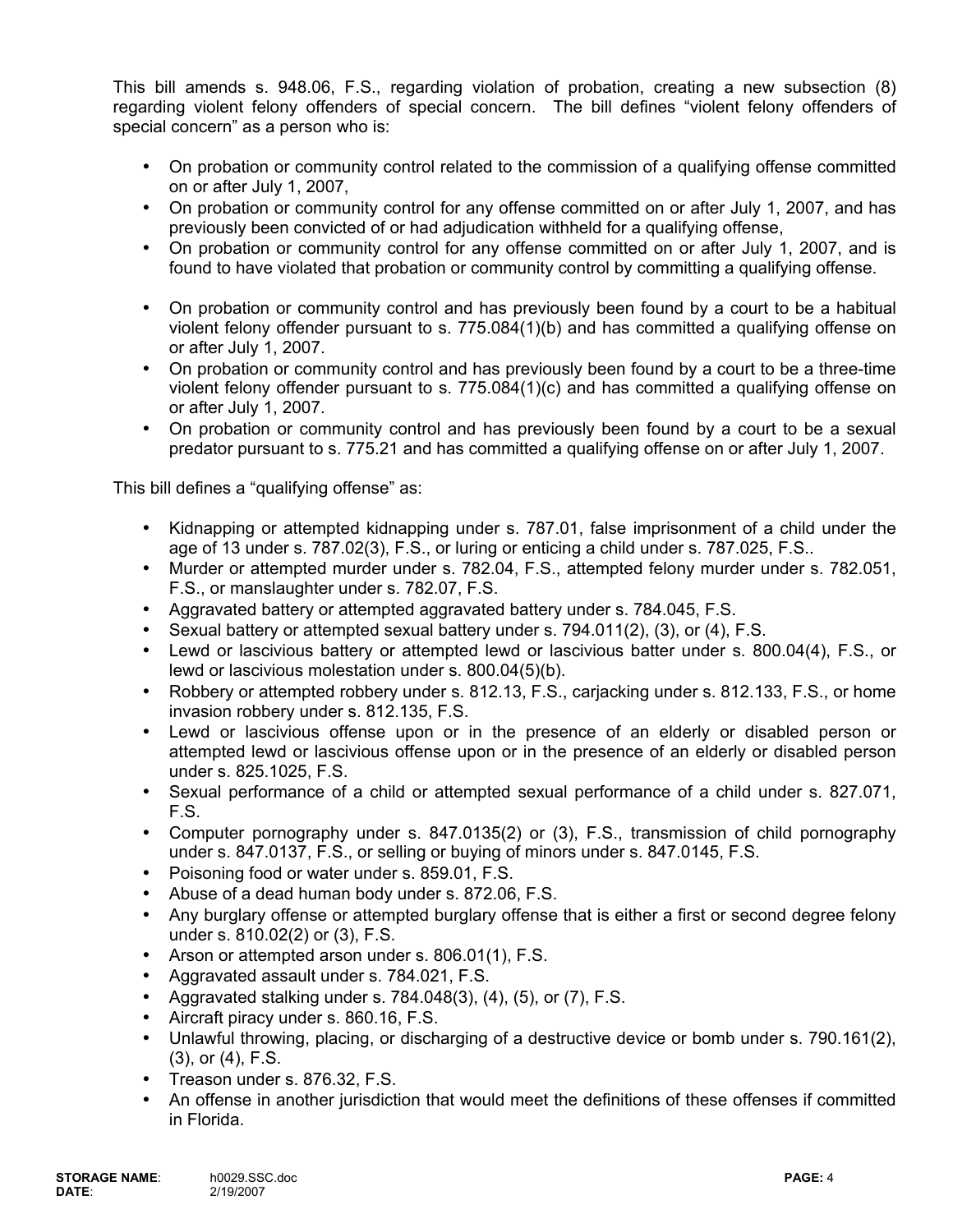This bill provides that, as to any person who is a violent felony offender of special concern, who violates any condition of probation other than a failure to pay costs, fines, or restitution:

- No bail is allowed.
- The court may not dismiss the violation unless the court conducts a recorded hearing at which the state and the offender are represented.

If the court finds that a violent felony offender of special concern has violated any nonmonetary terms of probation or community control, the court must decide whether to revoke the probation or community control. If the court determines by a preponderance of the evidence that a violent felony offender of special concern poses a danger to the community, the court shall revoke probation or community control and shall sentence the offender up to the statutory maximum under the Criminal Sentencing Code, s. 921.0024, F.S. The court is allowed to consider a number of factors in determining the danger to the community posed by the offender's release. The court must enter a written order in support of its finding in determining whether the offender poses a danger to the community.

This bill amends s. 921.0024, F.S., to modify the formula for determining the Total Sentence Points under the Criminal Punishment Code. A violent felony offender of special concern violator is assessed 9 points for a violation that does not involve a new felony conviction (as opposed to the 6 points assessed under current law), and is assessed 18 points for a violation that involves a new felony conviction (as opposed to the 12 points assessed under current law). These additional points will have the effect of lengthening the minimum sentence required by the Criminal Punishment Code.

# C. SECTION DIRECTORY:

**Section 1.** Names the act.

**Section 2.** Creates s. 903.0351, F.S., denying bail for violent felony offenders of special concern.

**Section 3.** Amends s. 948.06, F.S., defining violent felony offender of special concern and requiring a violation of probation hearing.

**Section 4.** Amends s. 921 .0024, F.S., to increase points for community sanction violations.

**Sections 5, 6 and 7.** Republishes statutes that may be affected by the changes made in the bill.

**Section 8.** Provides an effective date of July 1, 2007.

## **II. FISCAL ANALYSIS & ECONOMIC IMPACT STATEMENT**

## A. FISCAL IMPACT ON STATE GOVERNMENT:

1. Revenues:

None.

2. Expenditures:

The Governor's Office of Policy and Budget produced the following estimated General Revenue impact for new prison bed construction and operations pursuant to the provisions of HB 29:

|                      | <b>Fiscal Year</b> |    | Amount        |
|----------------------|--------------------|----|---------------|
|                      | 2007-2008          | \$ | 20,051,295    |
|                      | 2008-2009          | \$ | 52,744,265    |
|                      | 2009-2010          | \$ | 21,841,142    |
|                      | Гotal              | S  | 94,636,702    |
| <b>STORAGE NAME:</b> |                    |    | h0029.SSC.doc |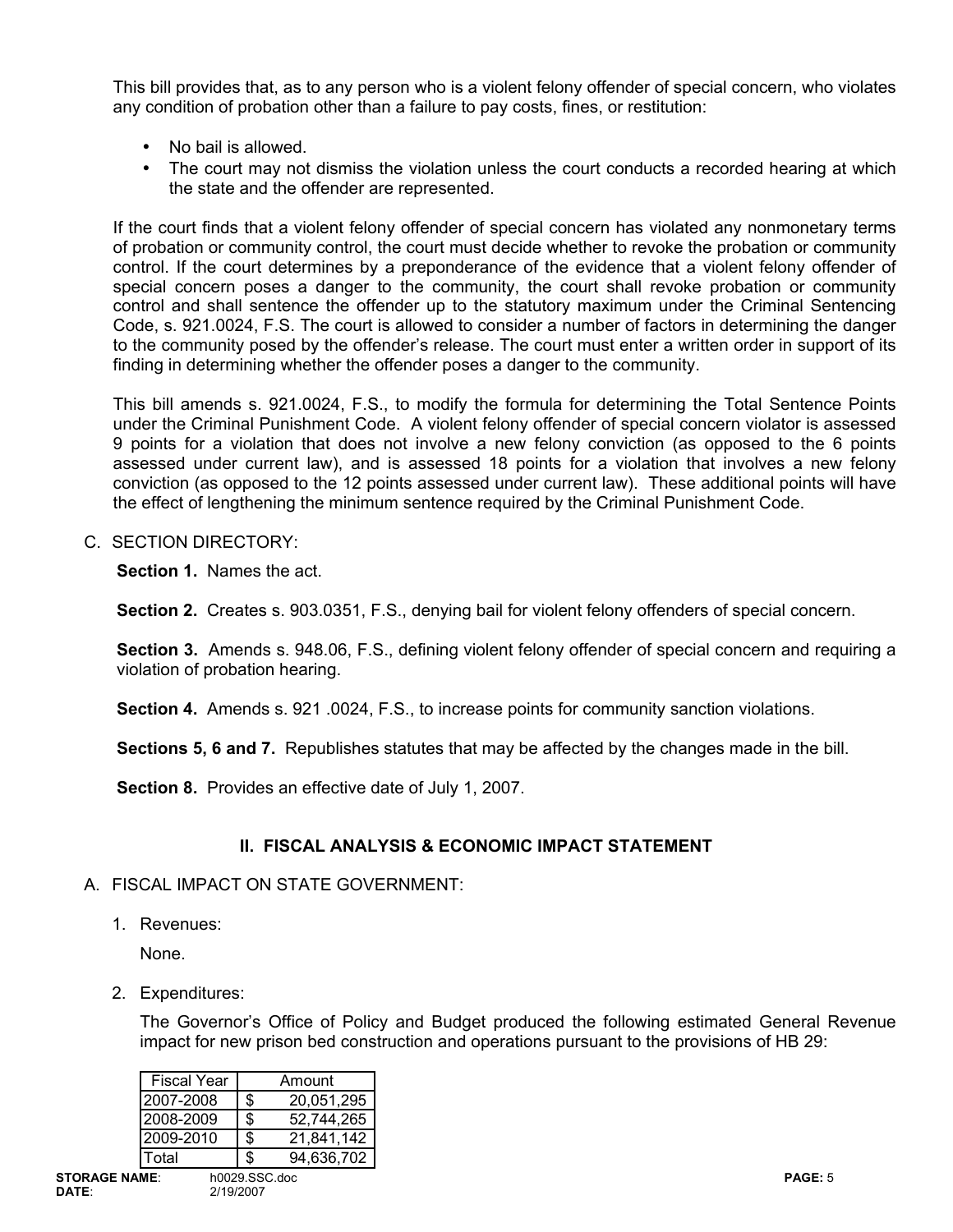# B. FISCAL IMPACT ON LOCAL GOVERNMENTS:

1. Revenues:

None.

2. Expenditures:

There could be increased utilization of county jail beds because of provisions that require the offender to be held in custody pending final disposition by the courts. The incremental impact of HB 29 is indeterminate since data are not available to indicate the number of these offenders that are held in local jails under existing law.

C. DIRECT ECONOMIC IMPACT ON PRIVATE SECTOR:

None.

D. FISCAL COMMENTS:

The Criminal Justice Impact Conference met on February 16, 2007 and produced the following prison bed impact for HB 29:

| HB 29                        |                          |             |  |  |  |  |
|------------------------------|--------------------------|-------------|--|--|--|--|
| Number of Prison Beds Needed |                          |             |  |  |  |  |
|                              |                          |             |  |  |  |  |
|                              | Projected                | Projected   |  |  |  |  |
| <b>Fiscal Year</b>           | <b>Additional Annual</b> | Cummulative |  |  |  |  |
|                              | Prison Beds              | Prison Beds |  |  |  |  |
| 2007-2008                    | 31                       | 31          |  |  |  |  |
| 2008-2009                    | 224                      | 255         |  |  |  |  |
| 2009-2010                    | 385                      | 640         |  |  |  |  |
| 2010-2011                    | 385                      | 1,025       |  |  |  |  |
| 2011-2012                    | 316                      | 1,341       |  |  |  |  |
| Total                        | 1.341                    | 1,341       |  |  |  |  |

The courts indicate that passage of the bill may generate the need for additional judges. Any such impact can be accounted for in the court's annual judicial certification order requesting new judgeships.

## **III. COMMENTS**

## A. CONSTITUTIONAL ISSUES:

1. Applicability of Municipality/County Mandates Provision:

The bill could have a significant fiscal impact on counties but would appear to be exempt from the provisions of Article VII, Section 18 (a) of the state constitution because it amends a criminal law.

2. Other:

None.

B. RULE-MAKING AUTHORITY:

None.